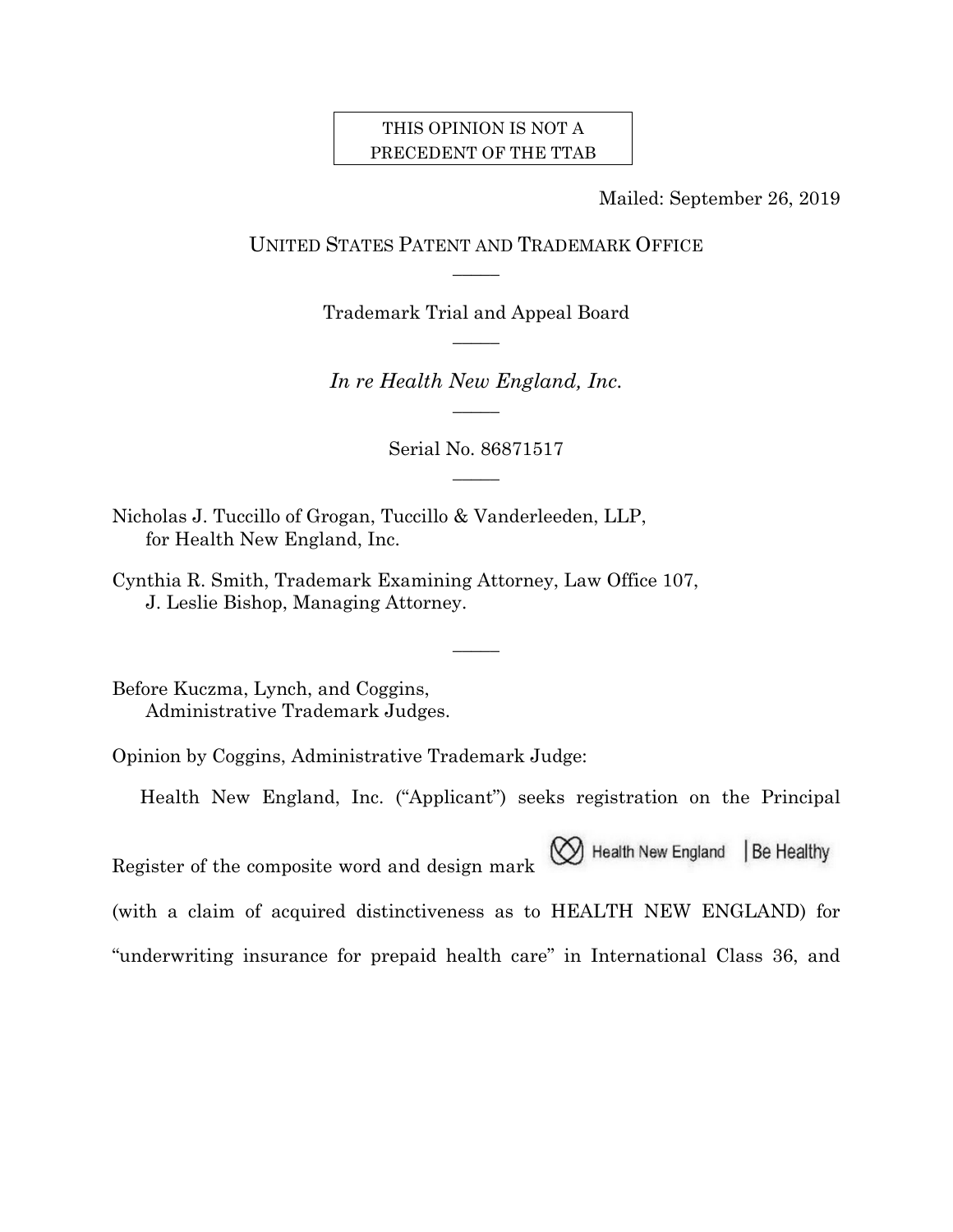"health care in the nature of health maintenance organizations" in International Class 44.1

# I. Evidentiary Issue

Applicant attached to its brief two screen shots of subpages from Applicant's website, neither of which had been submitted previously. *See* Brief, Exhibits A and B (4 TTABVUE 5-8). The Examining Attorney objected to the new material. Examiner's Brief, unnumbered p. 3 (7 TTABVUE 4). Because the evidentiary record in an application should be complete prior to the filing of an ex parte appeal to the Board, the Examining Attorney's objection to the website subpage evidence first submitted with the appeal brief is sustained. Trademark Rule 2.142(d), 37 C.F.R. § 2.142(d); *In re Fiat Grp. Mktg. & Corp. Commc'ns S.p.A.*, 109 USPQ2d 1593, 1596 (TTAB 2014). Accordingly, we give no consideration to the website subpage evidence submitted for the first time with Applicant's brief, or any arguments related thereto.

## II. Background

 $\overline{a}$ 

Applicant initially based the application on its allegation of a bona fide intent to use the mark in commerce; and, after a notice of allowance issued, Applicant filed a

<sup>1</sup> Application Serial No. 86871517 filed on January 11, 2016, under Section 1(b) of the Trademark Act, 15 U.S.C. § 1051(b), based upon Applicant's allegation of a bona fide intention to use the mark in commerce. The application contains the following description of the mark: "The mark consists of two concave wings touching one another at opposing ends forming an irregular oval to the left of the wording 'HEALTH NEW ENGLAND'. To the right is a vertical bar preceding the wording 'BE HEALTHY'. Color is not claimed as a feature of the mark."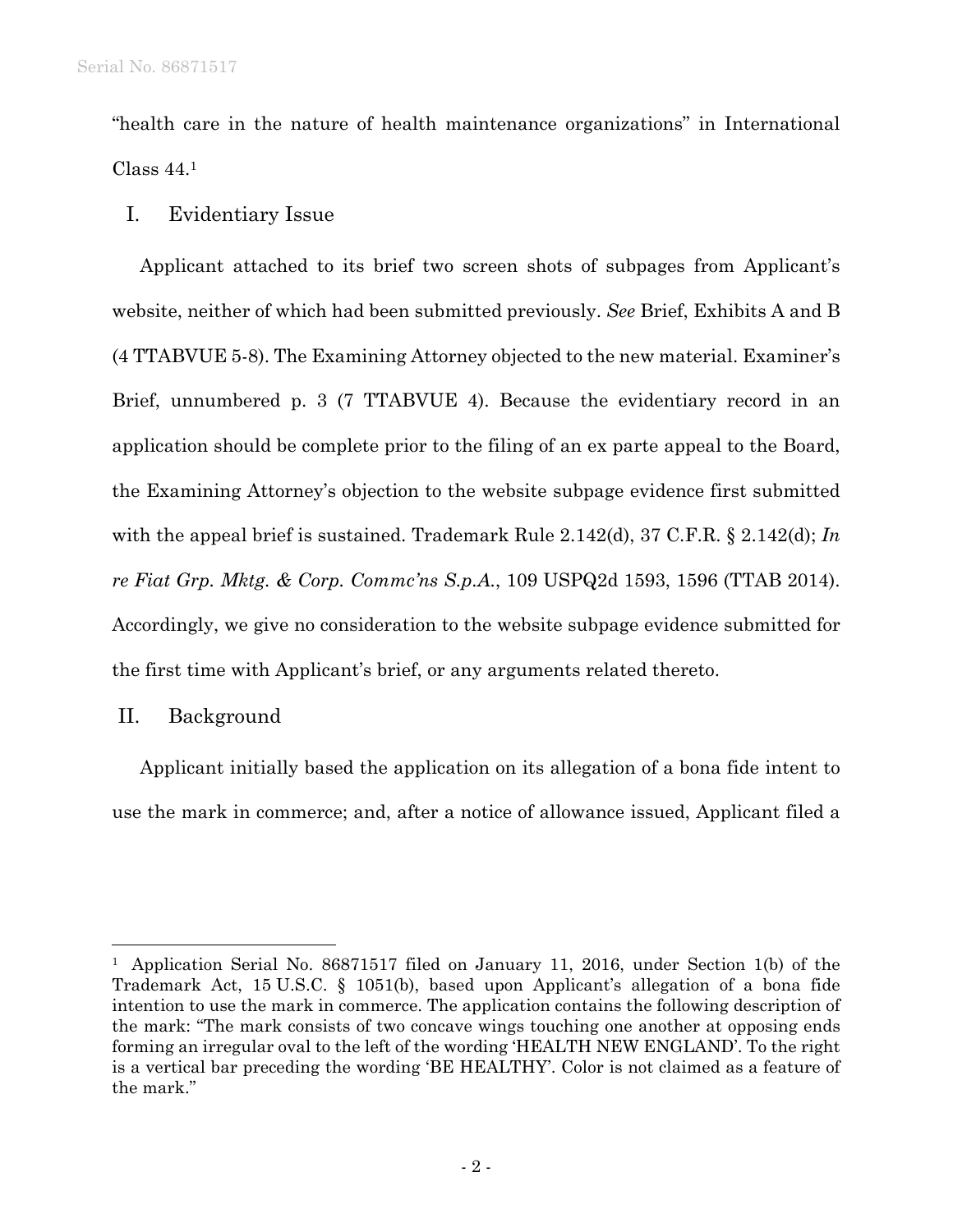statement of use with the specimen shown below (the "Original Specimen")2 described





The Trademark Examining Attorney refused registration under Sections 1 and 45 of the Trademark Act, 15 U.S.C. §§ 1051 and 1127, on the ground that the specimen does not show the mark in use in commerce in connection with the Class 36 or 44 services specified in the Statement of Use because "the specimen makes no reference to insurance underwriting or health maintenance organizations."4 In response thereto, Applicant made no argument nor provided any explanation, but submitted

 $\overline{a}$ 

<sup>2</sup> March 22, 2018 Statement of Use at TSDR 5. All citations to TSDR are to the downloadable .pdf version of the document.

<sup>3</sup> *Id*. at TSDR 1.

<sup>4</sup> April 11, 2018 Office Action at TSDR 2.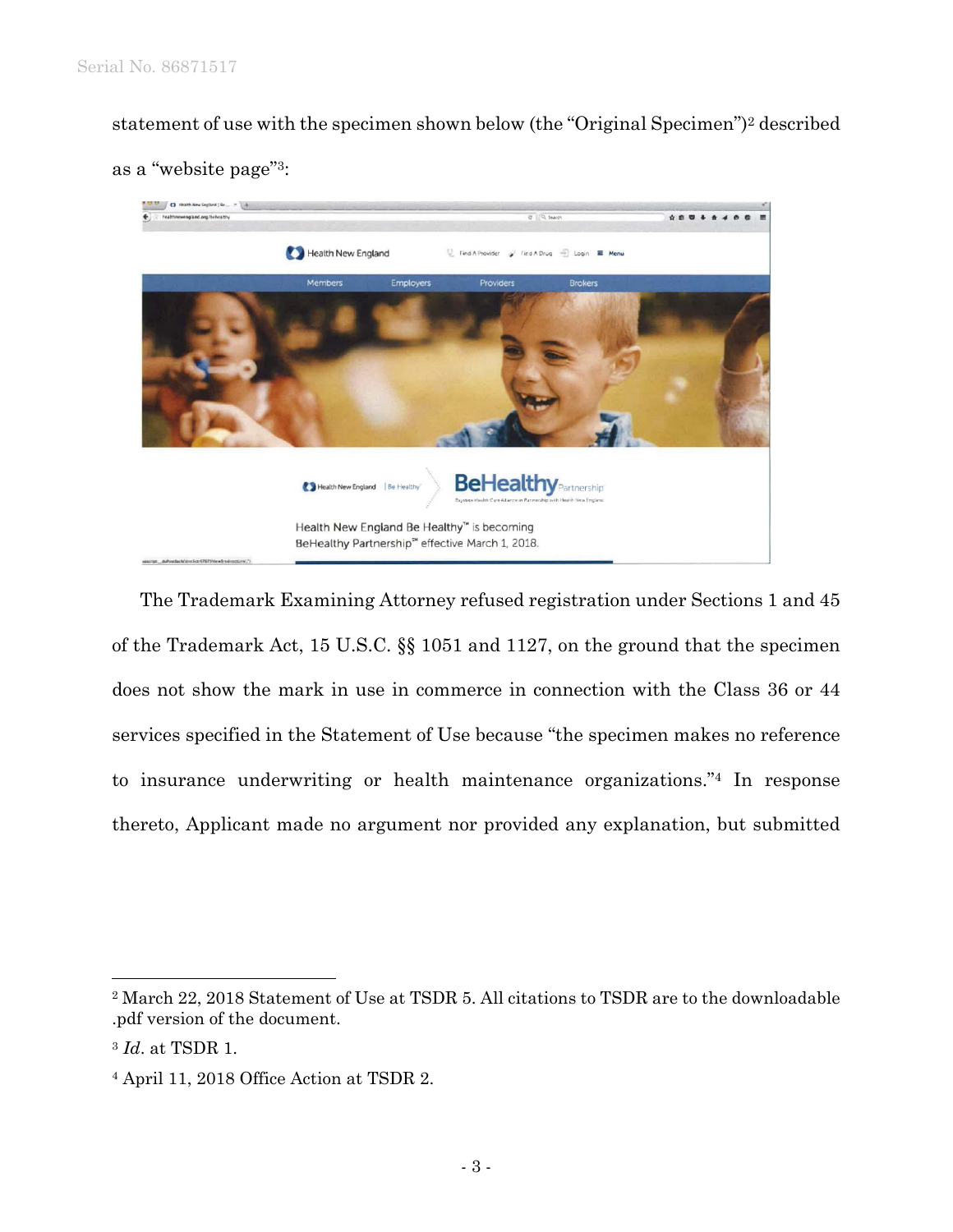the following substitute specimens (the "Substitute Specimens")5 each described as a

"website page showing services"6:



1

<sup>5</sup> April 16, 2018 Response to Office Action at TSDR 6-7.

<sup>&</sup>lt;sup>6</sup> *Id.* at TSDR 1, 2. Although Applicant described each of these specimens as coming from a website, the Examining Attorney characterized them as "a paper pamphlet and cover of an online newsletter," respectively. *See* Examiner's Brief, unnumbered p. 4 (7 TTABVUE 5). Based on the layout, content, and QR code, these appear to be print advertisements.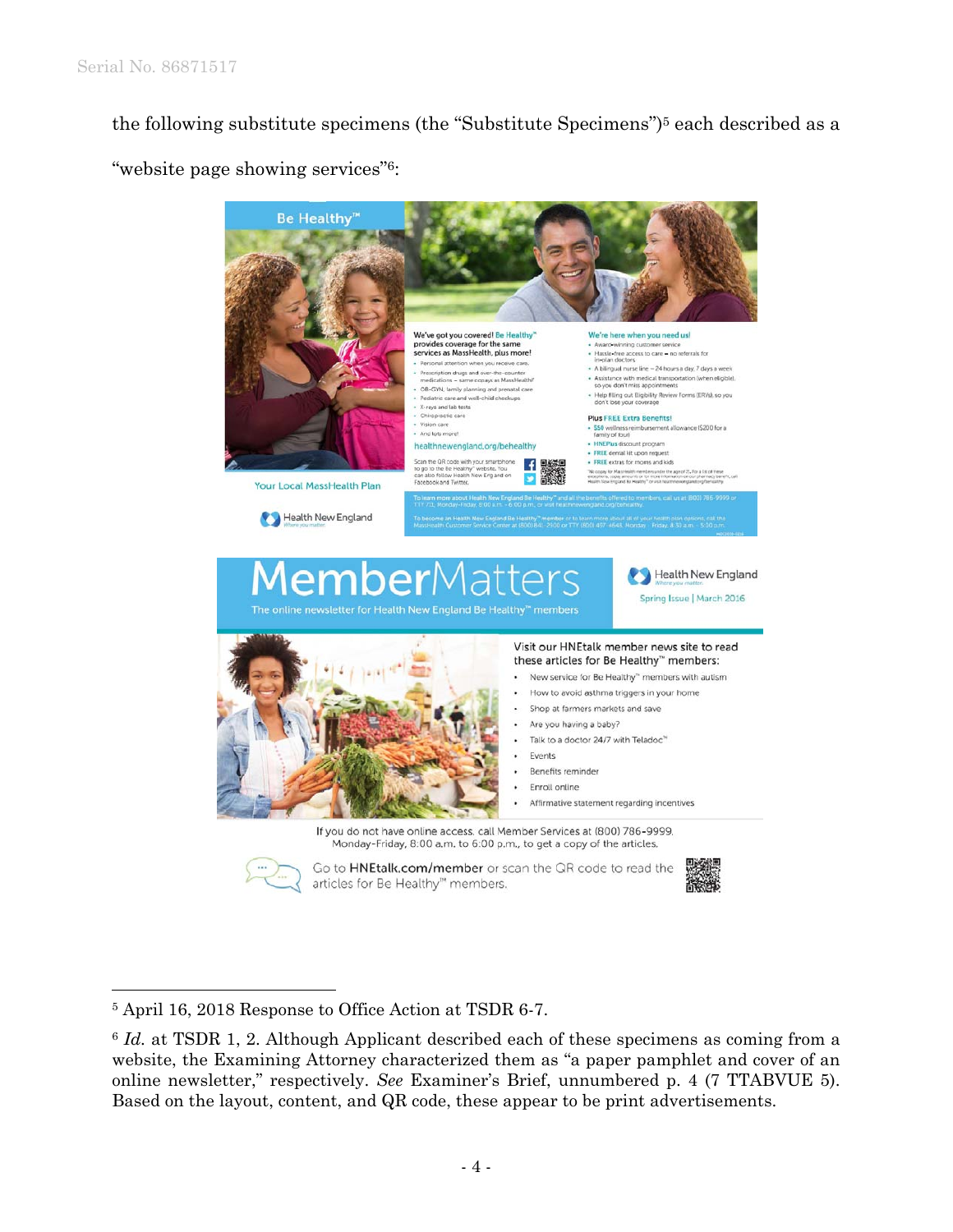#### Serial No. 86871517

The Examining Attorney rejected the substitute specimens and made final the refusal under Sections 1 and 45 as to the services in both classes. Specifically, the Examining Attorney explained that the substitute specimens "[do] not show proper use of the . . . mark in commerce," noted that the elements of the composite mark appeared "spatially separated to such a degree that they each appear as separate and distinct marks" on the Substitute Specimens, and concluded that "the mark in the drawing is not a substantially exact representation of the mark on the specimen[s]."7

When the refusal was made final, Applicant appealed, requested reconsideration, and submitted two additional specimens for each class, excerpted below (the "Reconsideration Specimens"). For Class 44:8



7 April 26, 2018 Office Action at TSDR 2.

 $\overline{a}$ 

8 October 26, 2018 Request for Reconsideration at TSDR 9-10.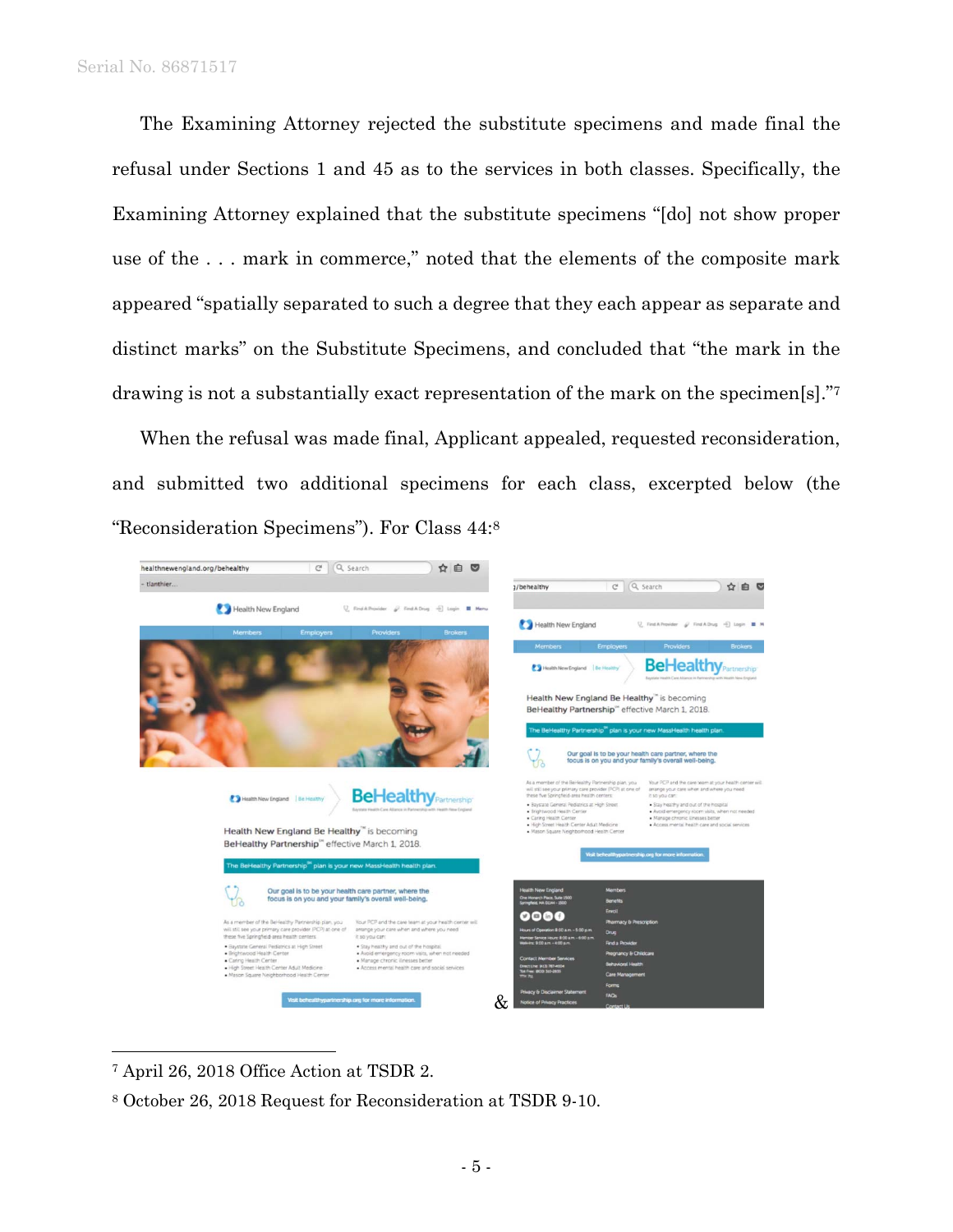Applicant argued that the Class 44 Reconsideration Specimens "show the mark in close association with clickable links and information relating to . . . operation of [Applicant's] Health Maintenance Organization, as offered through [its] BEHealthy Partnership program."9 And for Class 36:10



Applicant argued that the Class 36 Reconsideration Specimens "are accessed through" the first Class 44 specimen (above left), and "[a]lthough" the mark is "not

 $\overline{a}$ 

<sup>9</sup> *Id*. at TSDR 1.

<sup>10</sup> *Id*. at TSDR 7-8.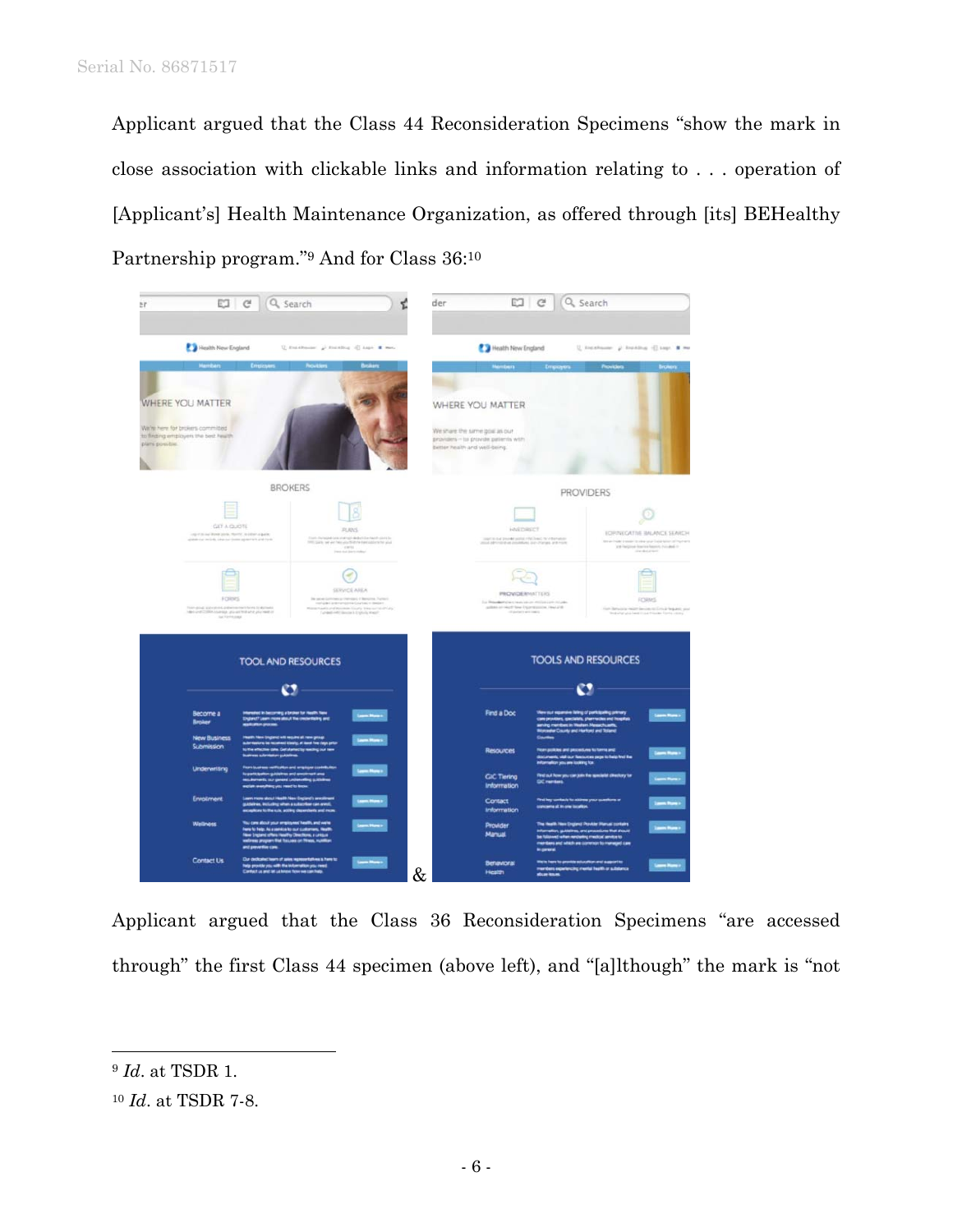present on" the Class 36 "specimens . . . directly, [Applicant's] mark is reflected on the [preceding] source page" (i.e., the first Class 44 specimen, above left) "where the top-level links to [the Class 36] specimens . . . are located. Thus . . . customers would . . . be presented with [Applicant's] mark as a necessary stop to delving further into the myriad of services offered by Applicant[], including the underwriting services accessed via the 'broker' or 'provider' links, as shown in" the Class 44 Reconsideration Specimens above.<sup>11</sup>

The Examining Attorney granted the request for reconsideration as to Class 44, but denied the request as to Class 36, finding Applicant's analysis and arguments unpersuasive for Class 36 and that the "mark does not appear on the [Class 36 Reconsideration Specimens]."12 Thereafter, the appeal was resumed. As explained below, we affirm the refusal to register for Class 36.

### III. Applicable Law

"The Trademark Act 'provides for registration of a mark based on use of the mark in commerce.'" *In re Yarnell Ice Cream, LLC*, 2019 USPQ2d 265039, \*12 (TTAB 2019) (quoting *In re Siny Corp.*, 920 F.3d 1331, 2019 USPQ2d 127099, \*2 (Fed. Cir. 2019)). Under Section 45 of the Trademark Act, 15 U.S.C. § 1127, a service mark is used in commerce "when it is used or displayed in the sale or advertising of services." "A service mark specimen must show the mark as used in the sale or advertising of the services." Trademark Rule 2.56(b)(2), 37 C.F.R. § 2.56(b)(2). An acceptable specimen

 $\overline{a}$ 

<sup>11</sup> *Id*. at TSDR 1.

<sup>12</sup> November 19, 2018 Request for Reconsideration Denied in Part at TSDR 1.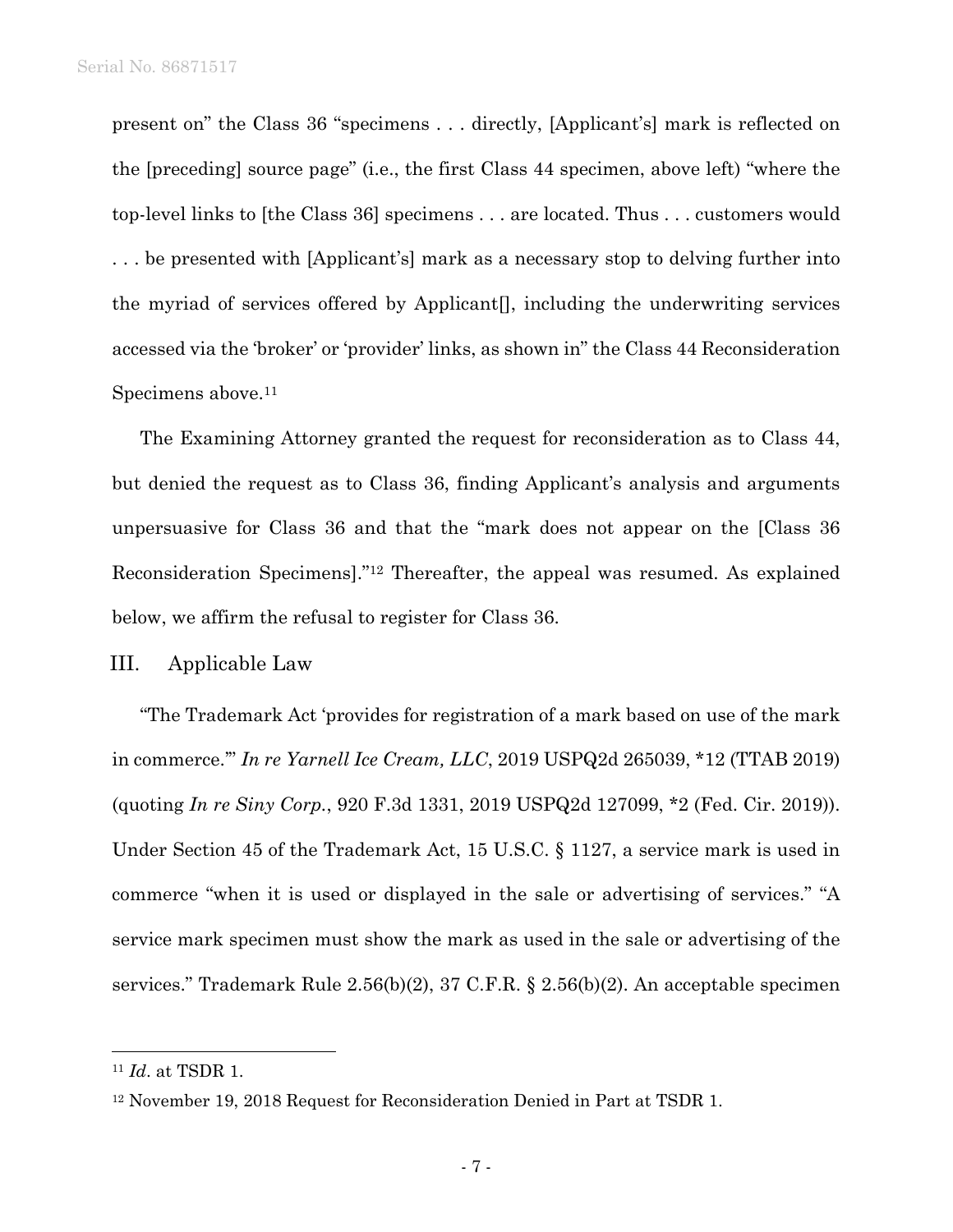must show "some direct association between the offer of services and the mark sought to be registered therefor." *In re Universal Oil Prods. Co.*, 476 F.2d 653, 177 USPQ 456, 457 (CCPA 1973). "For specimens showing the mark in advertising the services, '[i]n order to create the required 'direct association,' the specimen must not only contain a reference to the service, but also the mark must be used on the specimen to identify the service and its source.'" *In re WAY Media, Inc.*, 118 USPQ2d 1687 (TTAB 2016) (quoting *In re Osmotica Holdings Corp.*, 95 USPQ2d 1666, 1668 (TTAB 2010)). A specimen that shows "only the mark with no reference to, or association with, the services does not show service mark usage." *In re Pitney Bowes, Inc.*, 125 USPQ2d 1417, 1419 (TTAB 2018).

"To determine whether a mark is used in connection with the services described in the [statement of use], a key consideration is the perception of the user." *In re JobDiva, Inc.*, 843 F.3d 936, 121 USPQ2d 1122, 1126 (Fed. Cir. 2016). The evidence is reviewed to determine whether use of the mark "'sufficiently creates in the minds of purchasers an association between the mark"' and the applied-for services. *Id*. (quoting *In re Ancor Holdings LLC*, 79 USPQ2d 1218, 1221 (TTAB 2006)). We may consider an applicant's explanations as to how the specimen is used, along with any other available evidence in the record that shows how the mark is actually used. *See In re Cardio Grp., LLC,* 2019 USPQ2d 227232, \*2 (TTAB 2019) ("Both precedent and examination guidance make clear that in assessing the specimens, consideration must be given not only to the information provided by the specimen itself, but also to any explanations offered by Applicant clarifying the nature, content, or context of use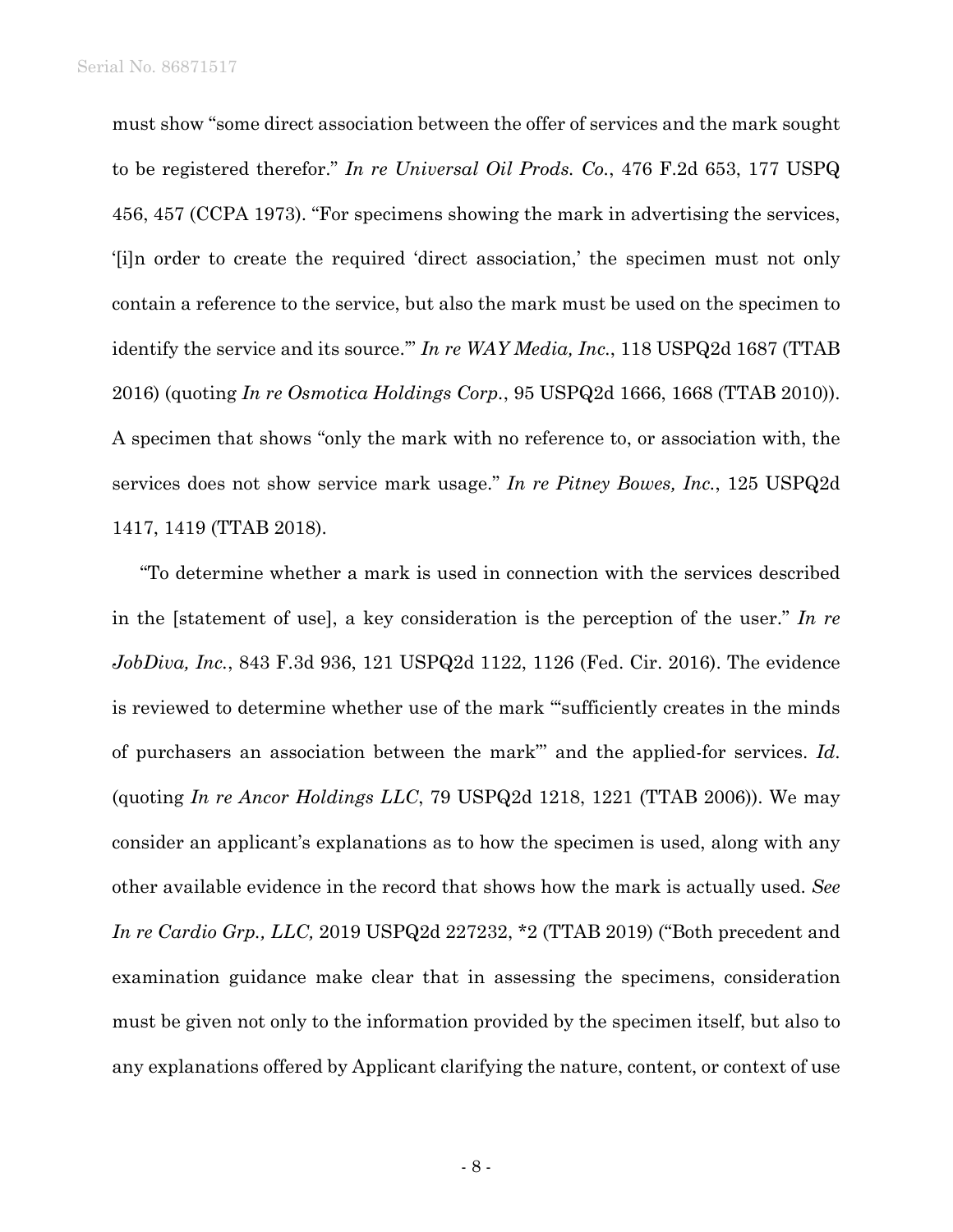of the specimen that are consistent with what the specimen itself shows."); *In re Int'l Envtl. Corp.*, 230 USPQ 688, 691 (TTAB 1986).

To assess whether the specimens of record make a direct association or reference to the Class 36 services, we first look to the nature of the "underwriting insurance for prepaid health care" services. Underwriting is "[t]he process of determining a person's insurability in terms of life, liability, home, and other insurance policies and whether it will accept an application for insurance;"13 and "[i]nsurance: [e]valuate a risk to assume the liability for specified future events and to match the risk with appropriate rate of premium."14 According to Applicant, "[a]s is readily understood by insurance brokers for any type of insurance, selling insurance policies to any customer necessarily involves submitting an application for coverage on behalf of such customer, which is reviewed by an underwriter to determine whether the prospective customer meets eligibility requirements, etc."15

## A. Original Specimen

The Examining Attorney argues that the Original Specimen, submitted March 22, 2018, "fails to directly reference any services" and characterizes "the manner in which the mark is displayed" (i.e., prominently conveying that "Health New England Be

1

<sup>13</sup> THE FREE DICTIONARY, medical-dictionary.thefreedictionary.com/underwriting (accessed September 24, 2019). The Board may take judicial notice of dictionary definitions, including online dictionaries that exist in printed format. *Real Foods Pty Ltd. v. Frito-Lay N. Am., Inc.*, 906 F.3d 965, 128 USPQ2d 1370, 1374 (Fed. Cir. 2018); *In re Cordua Rests. LP*, 110 USPQ2d 1227, 1229 n.4 (TTAB 2014), *aff'd,* 823 F.3d 594, 118 USPQ2d 1632 (Fed. Cir. 2016).

<sup>14</sup> BUSINESS DICTIONARY, businessdictionary.com/definition/underwrite (accessed September 24, 2019).

<sup>15 4</sup> TTABVUE 2-3.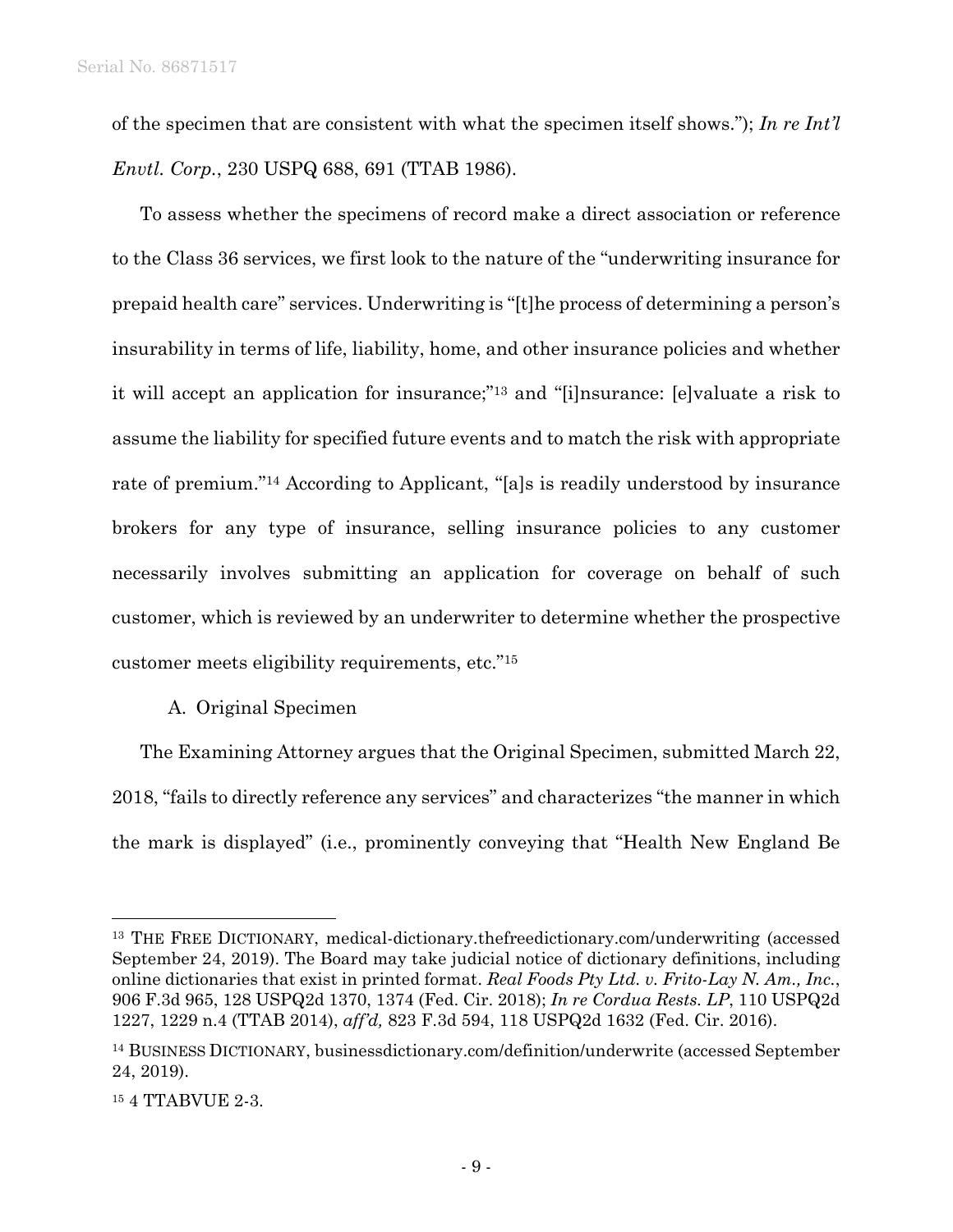$\overline{a}$ 

Healthy is becoming BeHealthy Partnership effective March 1, 2018") as "inform[ing] the consumer that [the mark] is no longer in use, or that the relevant services are no longer provided under the mark." Examiner's Brief, unnumbered p. 4 (9 TTABVUE 5). Although Applicant does not mention the Original Specimen in its brief, and therefore appears to concede that this specimen does not show use of the mark in commerce for the Class 36 services, for completeness we review that specimen.

A broker is "one who acts as an intermediary: such as . . . an agent who negotiates contracts of purchase and sale (as of real estate, commodities, or securities)."16 The single word "brokers" on the Original Specimen does not indicate that Applicant underwrites insurance for prepaid health care, and would not be perceived as a reference to underwriting services. There is no reference to insurance services in general or underwriting services specifically; and the jump from a one-word occurrence of "brokers" to underwriting insurance for prepaid health care is unsupported. The Original Specimen contains no reference that would create an association between underwriting services and the mark, which appears only once on this specimen and far removed from the "brokers" link. Accordingly, we find a lack of association on the Original Specimen between the mark  $\bigotimes$  Health New England | Be Healthy and any underwriting service offered by Applicant.17

<sup>16</sup> MERRIAM-WEBSTER, meriam-webster.com/dictionary/broker (accessed September 24, 2019).

<sup>&</sup>lt;sup>17</sup> Moreover, we note that the Original Specimen was submitted March 22, 2018. We agree with the Examining Attorney's assessment that the statement on this specimen that "Health New England Be Healthy is becoming BeHealthy Partnership effective March 1, 2018" – a date prior to submission of the specimen – leads prospective consumers to perceive either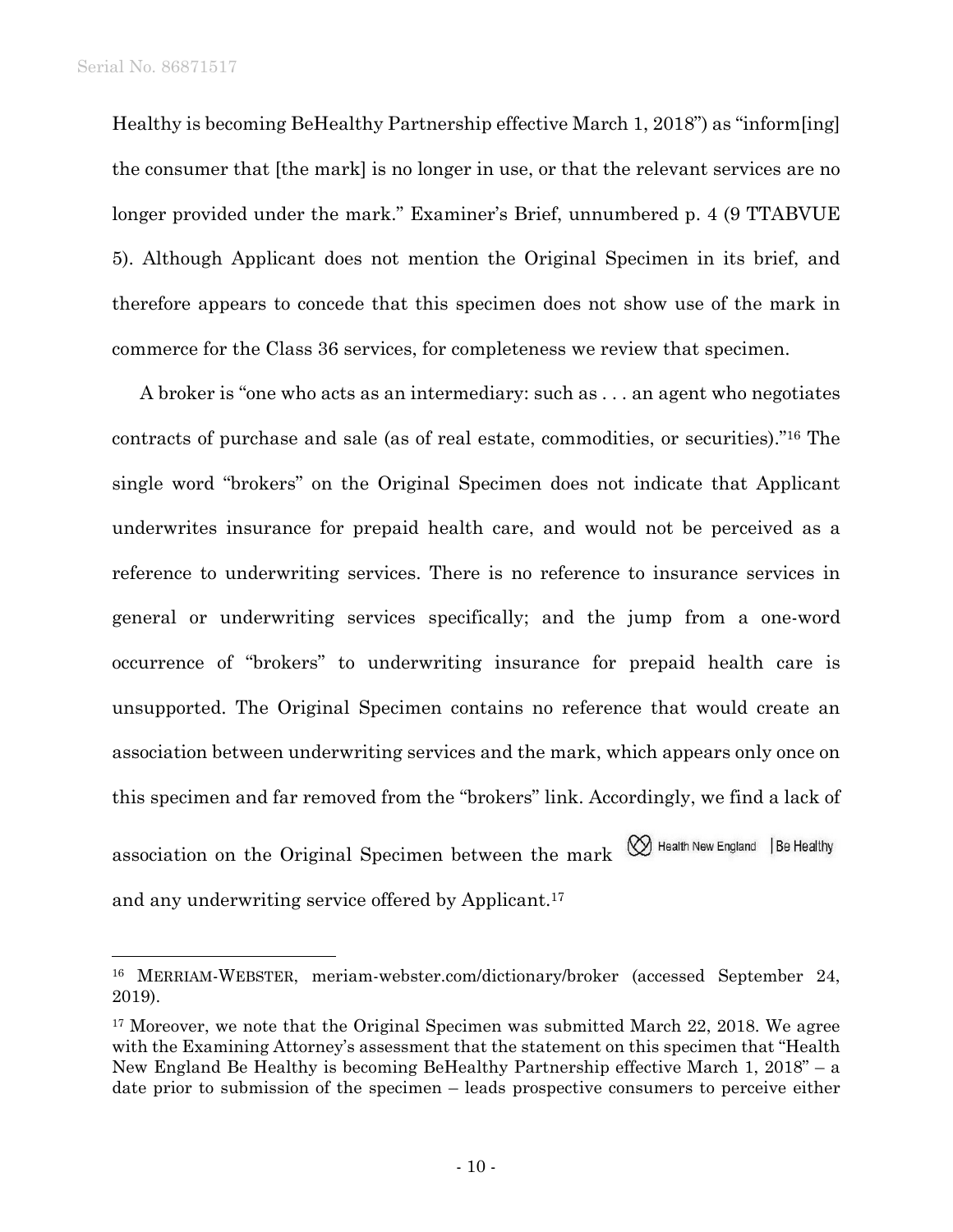$\overline{a}$ 

### B. Substitute Specimens

The Examining Attorney observes that "[n]either of the [Substitute Specimens] display the applied-for mark . . . itself, or in connection with insurance underwriting services." Examiner's Brief, unnumbered p. 4 (9 TTABVUE 5). Although Applicant does not mention the Substitute Specimens in its brief, and therefore appears to concede that these specimens do not show use of the mark in commerce for the Class 36 services, for completeness we review these specimens.

The mark does not appear on the Substitute Specimens; therefore, these specimens do not and cannot show use of the mark in commerce for any service. Accordingly, we find a lack of association on the Substitute Specimens between the  $mark \otimes$  Health New England | Be Healthy and any underwriting service offered by Applicant.

### C. Reconsideration Specimens

The Examining Attorney observes that Applicant submitted "four screenshots from [A]pplicant's website. Two screenshots [submitted for Class 44] reference the mark and state that it is no longer in use effective March 1, 2018. The other two screenshots [submitted for Class 36] fail to show use of the applied-for mark in connection with the relevant services." Examiner's Brief, unnumbered p. 4 (9 TTABVUE 5). Applicant contends that the first Class 44 Reconsideration Specimen prominently shows the mark on Applicant's webpage and contains a link titled "brokers." Based on those two elements, Applicant argues:

that Applicant no longer uses the mark or that the advertised services are no longer provided under the mark.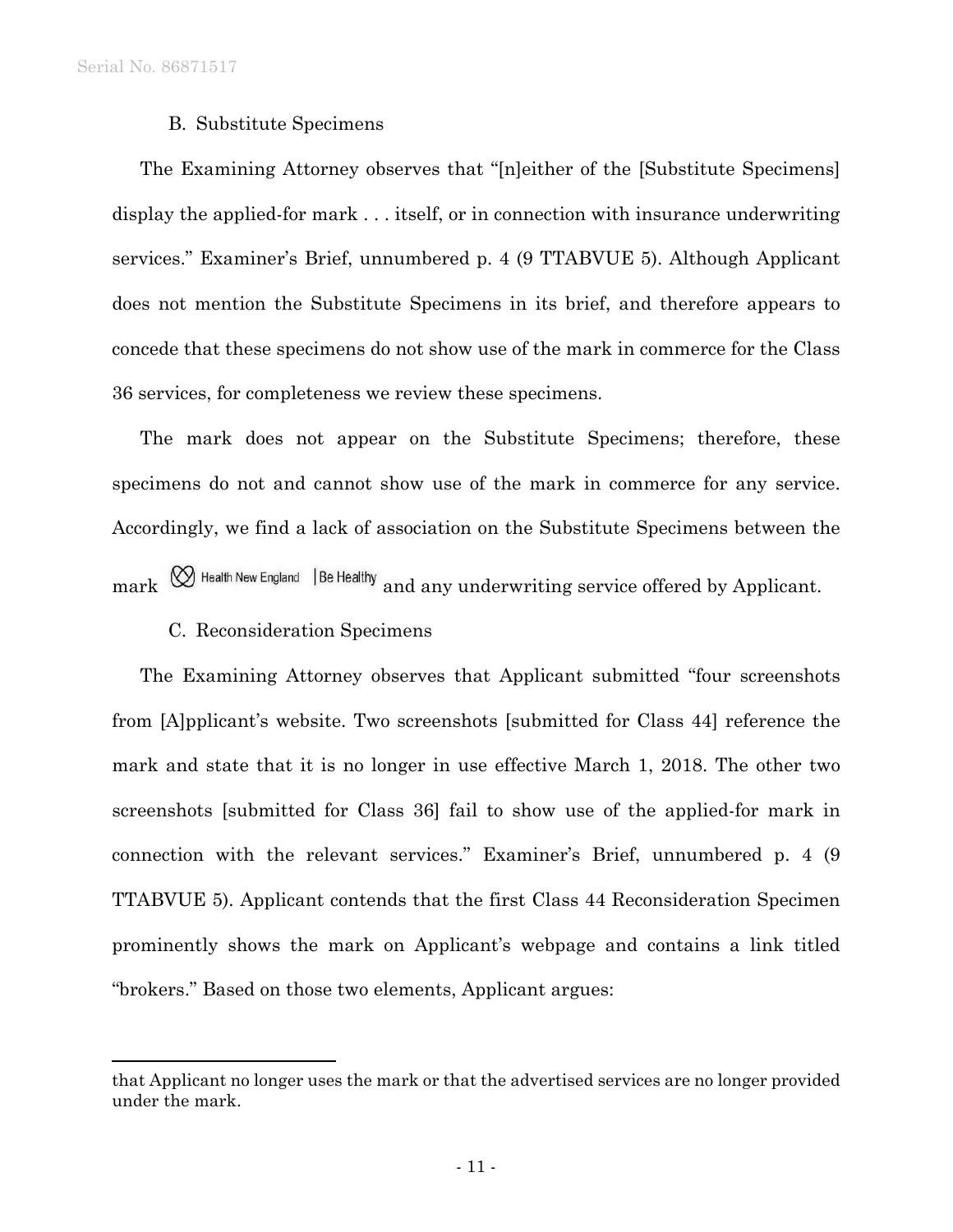$\overline{a}$ 

[A]ll brokers understand that underwriting is an inherent part of obtaining insurance for a client. In the present case, therefore, insurance brokers visiting the Applicant's website and seeing the brokers link expect that insurance underwriting services are part of the services offered by the Applicant.

Brief, p. 2 (7 TTABVUE 3). Applicant also argues that the first Class 36 Reconsideration Specimen is "the Brokers subpage that is displayed when following the 'BROKERS' link" from the first Class 44 Reconsideration Specimen, and, "[n]otably, the Brokers subpage clearly shows the link/term 'Underwriting' under the 'Tools and Resources' section." *Id*., p. 2 (7 TTABVUE 3).

We note initially that Applicant's mark is not present on either of the Class 36 Reconsideration Specimens. We also note that the word "underwriting" appears on the first Class 36 Reconsideration Specimen (i.e., the "brokers" subpage). The smaller text next to the word "underwriting" is unclear due to the quality of the image submitted by Applicant.<sup>18</sup>

As with the Original Specimen, the single word "brokers" on the Class 44 Reconsideration Specimens does not indicate that Applicant underwrites insurance for prepaid health care, and would not be perceived as a reference to underwriting services. There is no reference to underwriting services specifically on this webpage; and the jump from a one-word occurrence of "brokers" to underwriting insurance for prepaid health care is unsupported. Applicant provided no evidence to support its

<sup>18</sup> Applicant "has a duty to ensure that the evidence it submits is legible." *See Alcatraz Media, Inc. v. Chesapeake Marine Tours Inc. dba Watermark Cruises*, 107 USPQ2d 1750, 1758 (TTAB 2013).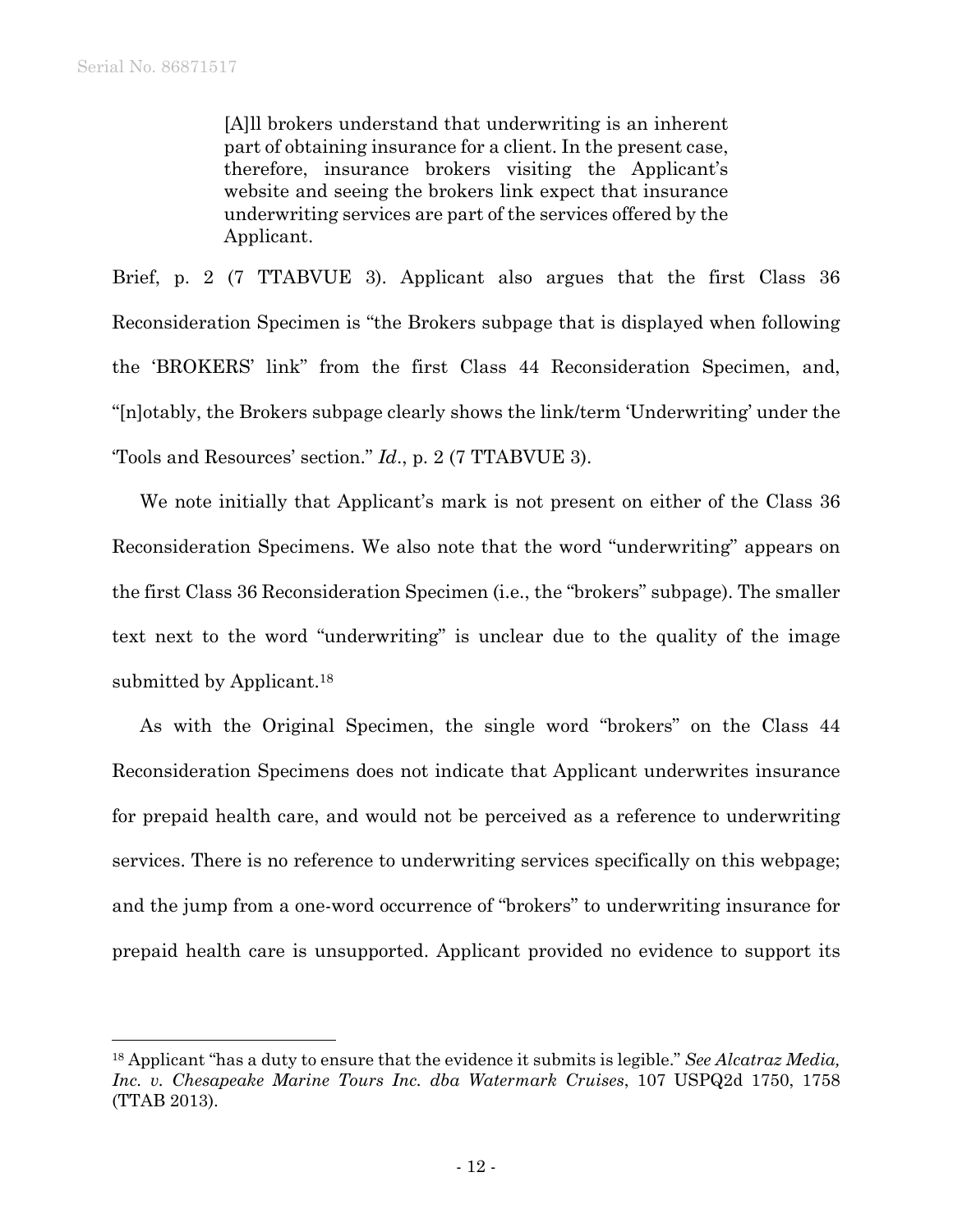assertions relating to what brokers visiting Applicant's website would understand or expect. *See Cai v. Diamond Hong, Inc.*, 901 F.3d 1367, 127 USPQ2d 1797, 1799 (Fed. Cir. 2018) (quoting *Enzo Biochem, Inc. v. Gen-Probe Inc.*, 424 F.3d 1276, 76 USPQ2d 1616, 1622 (Fed. Cir. 2005) ("Attorney argument is no substitute for evidence.")). On this record, the Class 44 Reconsideration Specimens by themselves contain no reference that would create an association between underwriting services and the mark.

Applicant contends that its "brokers" subpage (i.e., the first Class 36 Reconsideration Specimen which does not show the mark) is proximate to its preceding page (i.e., the first Class 44 Reconsideration Specimen which contains the mark) and is displayed when users follow the clickable "brokers" link from that preceding page. As Applicant points out, there is "no requirement that a single webpage of a multi-page website show the mark used in connection with each term of the" recitation of services; rather, the mark and a reference to services shown on separate but proximate webpage can convey the required association. Brief, p. 3 (7 TTABVUE 4). Applicant contends that consumers would associate the mark on the first Class 44 Reconsideration Specimen with the reference to underwriting on the first Class 36 Reconsideration Specimen.

Whether Applicant's multiple webpages create such an association between its mark and underwriting services is a question of fact. *Cf. In re Azteca Sys., Inc.*, 102 USPQ2d 1955, 1957 (TTAB 2012) ("Whether a specimen is a display associated with the goods is a question of fact."). Because there is no evidence bearing on the reaction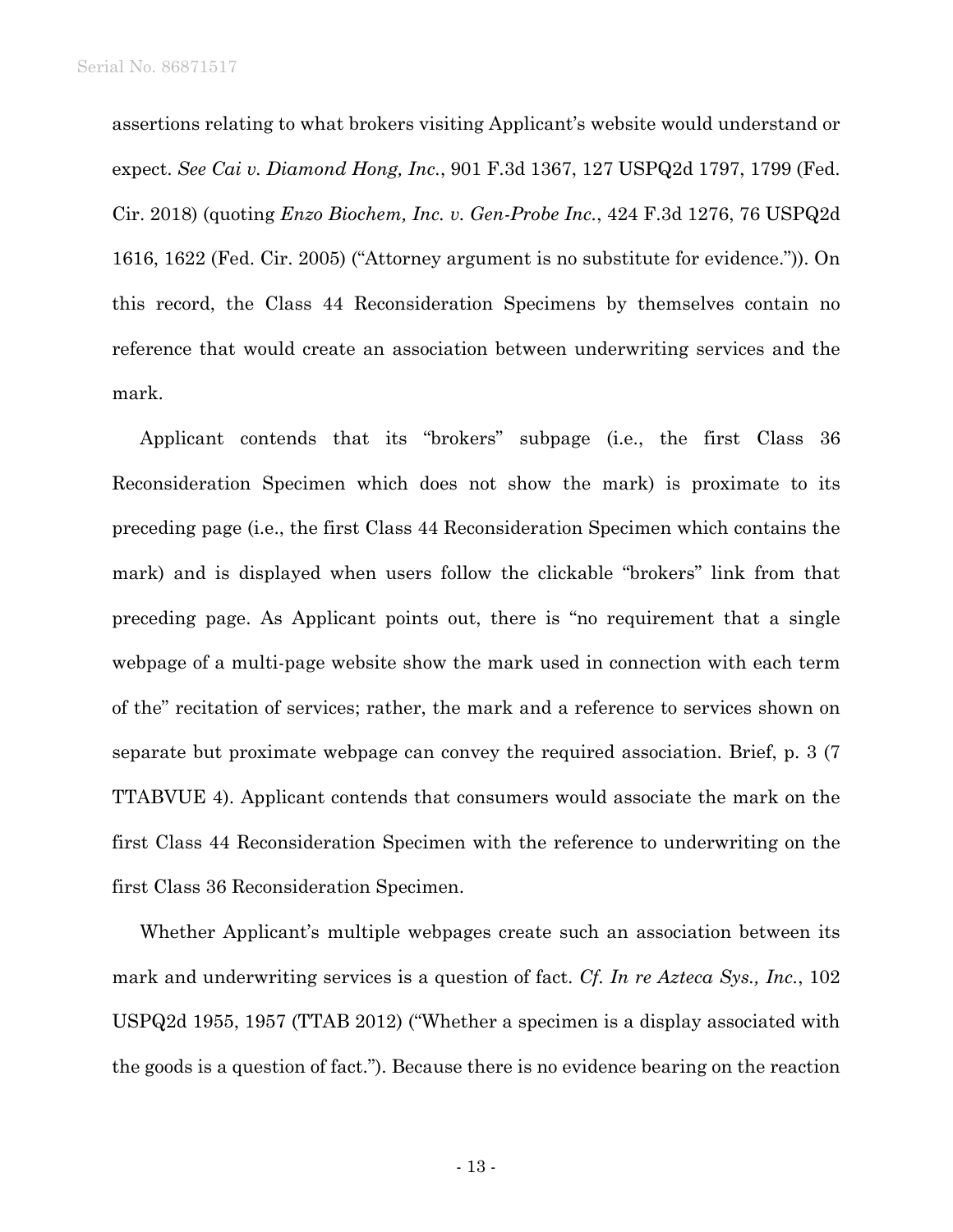of the purchasing public to Applicant's use of  $\bigotimes$  Health New England |Be Healthy, we must rely on our own analysis of the webpages to determine whether consumers would perceive (V) Health New England | Be Healthy as a service mark identifying Applicant's Class 36 "underwriting insurance for prepaid health care" services. *In re Signal Cos., Inc.*, 228 USPQ 956, 957 (TTAB 1986); *In re Wakefern Food Corp.*, 222 USPQ 76, 77 (TTAB 1984). Although the mark appears on the first webpage (i.e., the Class 44 Reconsideration Specimens), consumers would view it only as a soon-to-be defunct name for what will become BeHealthy Partnership. In addition, Applicant's mark is not used in close proximity to the "brokers" link that leads to a subpage where Applicant refers to underwriting services (but on which it doesn't use the mark or even the BeHealthy Partnership mark). Thus, consumers are unlikely to make an association between  $\bigotimes$  Health New England | Be Healthy and any content on the linked webpages. Regardless, as noted above, the single word "brokers" on the Class 44 Reconsideration Specimens does not indicate that Applicant underwrites insurance for prepaid health care, would not itself be perceived as a reference to underwriting services, and does not function as an offer to enter into an arrangement for underwriting insurance for prepaid health care.

In support of its argument that its offer of underwriting services on the "brokers" subpage creates an association between the mark which appears on a preceding webpage, Applicant points to Example 4 of TMEP § 1301.04(i) (Examples of Acceptable Service-Mark Specimens). Reliance on this example is inapposite. Example 4 involves software as a service (SAAS) services featuring software for use

- 14 -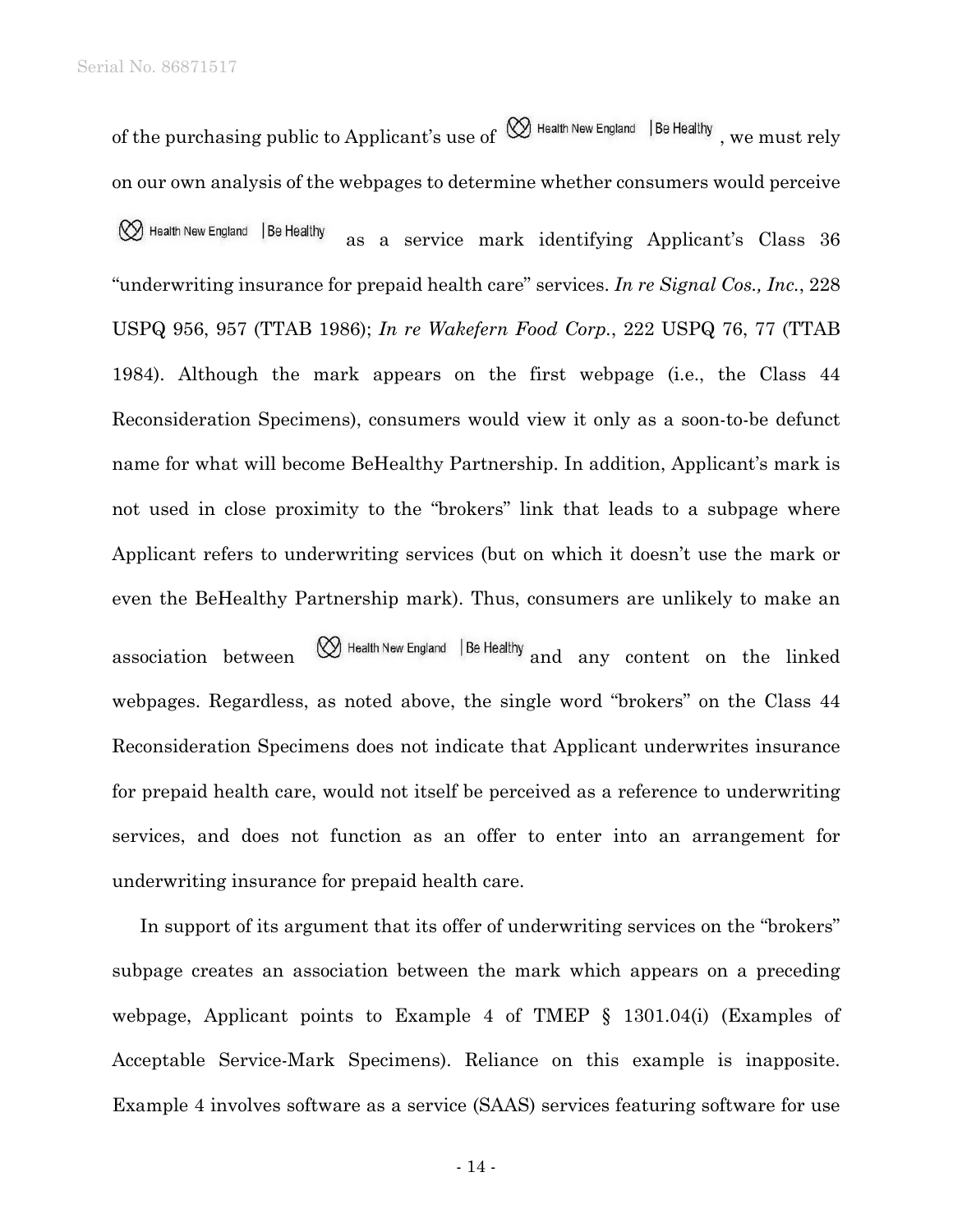in staff management and related scheduling tasks, and presents as the specimens an

online portal (or launch screen) and a sign-in screen through which one must log in

to access the software services. The TMEP explains that the

[m]ark-services association is present because the mark appears on the launch screen where it is customary in such industry to place the mark under which the services are offered and such placement is recognized as the introduction of the online services; and the mark also appears on the sign-in screen where it is customary to input credentials to gain access to online services. The context in which the mark is used, i.e., on the title and signin screens, creates the mark-services connection (since using such screens is common practice for rendering such services) and implies that the services are available and rendered once the user initiates access to the services by logging in. The launch screen alone is acceptable because it is generally known that such screens are used to initiate the start up of or access to online services. The sign-in screen is also acceptable on its own since it is a generally known means of accessing online services. The mark is also displayed on another screen which shows the mark while the services are being performed and, thus, the proximity of the mark to the services conveys a connection

TMEP § 1301.04(i) (Example 4). This is not the situation with Applicant's straightforward website Reconsideration Specimens. There is no software launch or sign-in screen. The attempt at analogizing a software launch screen for SAAS services to a regular webpage linking to a subpage mentioning underwriting services is flawed.

Upon close consideration of Applicant's Reconsideration Specimens and arguments related thereto, we find that use of the mark on the first page is not associated with reference to the underwriting services on the subpage (where other marks are used) such that users would sufficiently perceive an association between